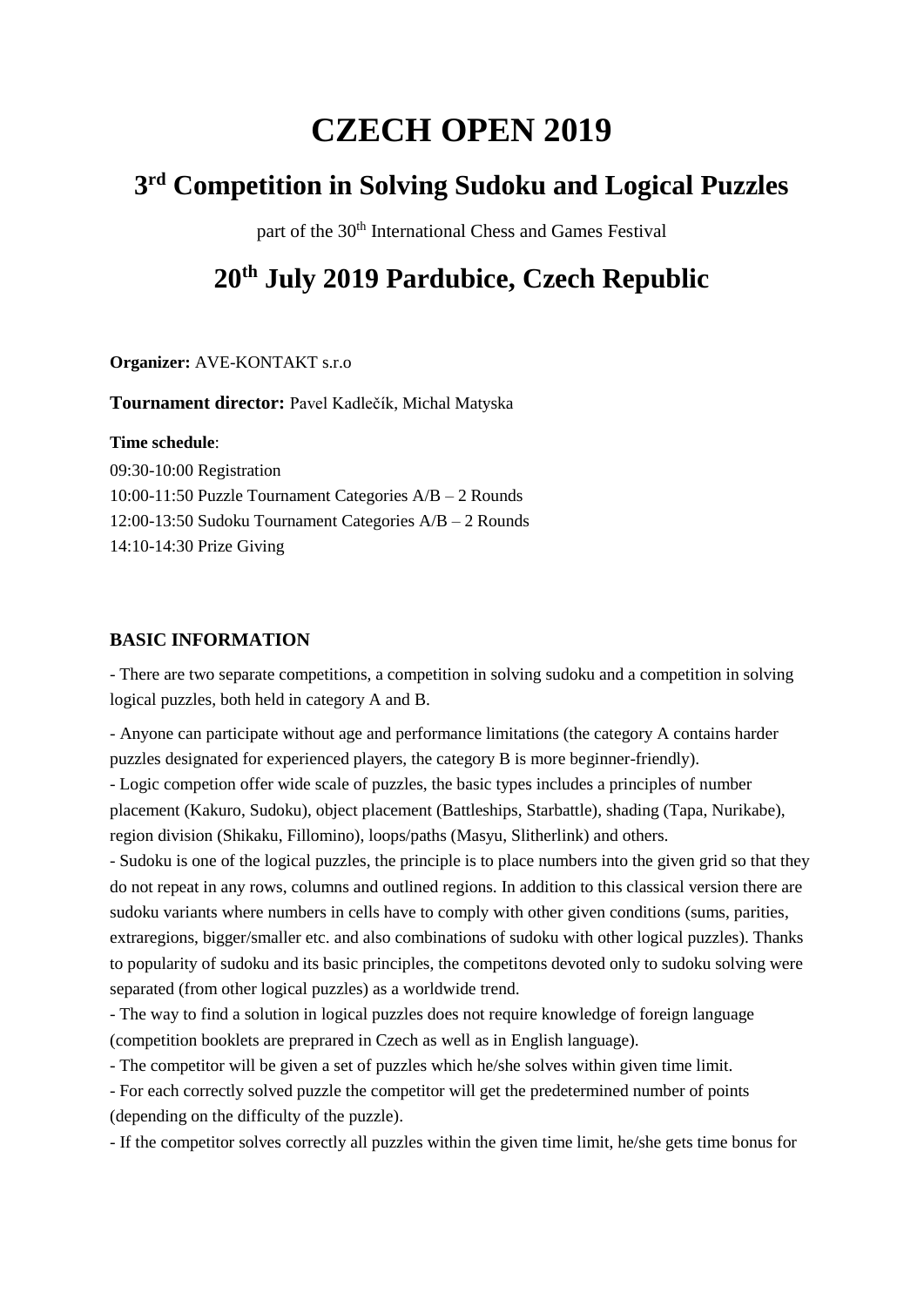each minute saved.

- Criterion used for competition ranking is the total number of points in two rounds.

- HALAS – Czech Puzzle Association organizes the sudoku nad logical puzzle competitions every year incl. Czech Sudoku Championship and Czech Puzzle Championship.

# **DETAILED RULES**

#### **Competition process**

The organizer will announce in advance tournament schedule and special conditions.

The player must arrive on time, sign in at the registration desk and take a seat. The seat is either individual or the table is separated by a partition.

The organizer opens the competiton, subsequently introduces tournament rules, scoring system and person appointed as the tournament referee.

Prior to each of the competition round the organizer will announce time limit and time bonus for submission before the time limit. The organizer will distribute the competition booklets and make sure that puzzles are not visible before the start of the round.

During each individual round competitors must remain silent not disturbing other competitors. It is strictly forbidden to use any electronic devices.

The organizer keeps an eye on the time throughout the competition rounds, reminds competitors its remaining amount in a respectful way, and gives the signal when the time is over. After that, the competitor has to stop solving immediately, otherwise he/she may face disqualification.

If the player is sure that some puzzle has no solution within the given set of rules, he/she can get full credit of points by clear indicating that the puzzle is not valid next to it. If some puzzle has more than one valid solution, full points will be awarded for any solution that satisfies the given set of rules.

## **Booklets checking and dealing with protests**

Players are asked for re-checking their competition booklets which were handed them out after the evaluation by the organizer. They are allowed to make an objection if they find their booklets evaluated incorrectly. The deadline for players' objections is up to 10 minutes following the distribution of booklets from the last competition round.

If the protesting player is not satisfied with the verdict of the organizer, the matter will be passed to the tournament referee. The referee will decide either alone or is allowed to cooperate with a committee consisted of experienced players formed by himself/herself.

If the protesting player is not even satisfied with the verdict of the tournament referee, he/she can file a protest to the board of the HALAS - Czech Puzzle Association. The board has to make a decision in 10 days and inform about it both the player and the organizer. If its decision affects tournament results, all players will be informed on the website of HALAS - Czech Puzzle Association.